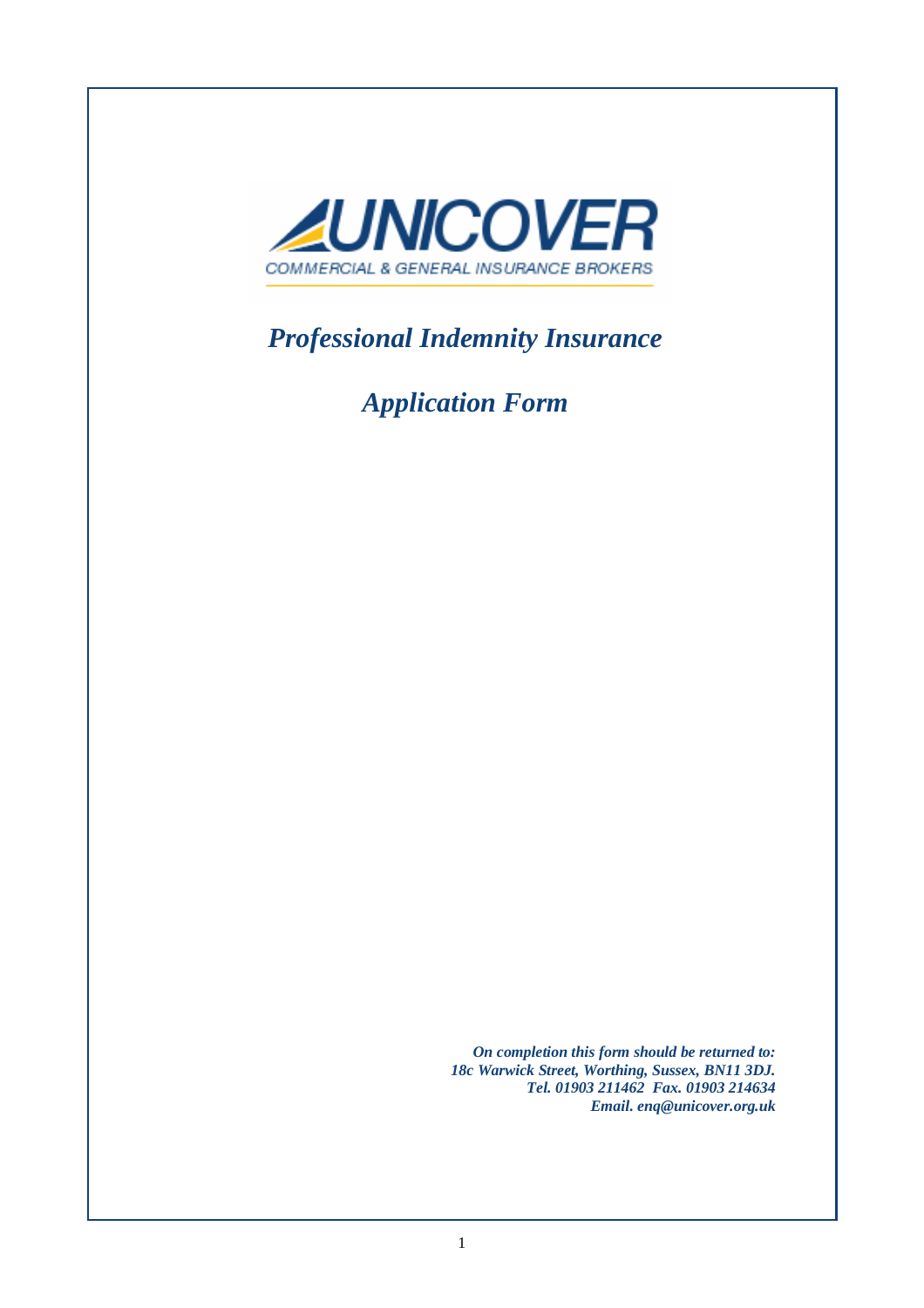Please complete all questions using **BLOCK CAPITALS**. If any of the questions are not relevant, please indicate with **N/A**. If there is insufficient space for your answers, please continue on a separate sheet of paper. A Director or Senior Partner of the Firm **MUST** sign and date this Proposal Form.

| Address:                                                                  |                                                                                                       |                                  |                                                                                                                                                                                                                           |
|---------------------------------------------------------------------------|-------------------------------------------------------------------------------------------------------|----------------------------------|---------------------------------------------------------------------------------------------------------------------------------------------------------------------------------------------------------------------------|
|                                                                           |                                                                                                       | Postcode:                        |                                                                                                                                                                                                                           |
| Telephone:                                                                |                                                                                                       | Fax:                             |                                                                                                                                                                                                                           |
| Email:                                                                    |                                                                                                       |                                  |                                                                                                                                                                                                                           |
| When was your business established?                                       |                                                                                                       |                                  |                                                                                                                                                                                                                           |
|                                                                           |                                                                                                       |                                  |                                                                                                                                                                                                                           |
|                                                                           |                                                                                                       |                                  | We can extend this insurance to include associated and subsidiary companies provided that they are listed                                                                                                                 |
| named.                                                                    |                                                                                                       |                                  | below or on a separate sheet and all the information you give in this proposal form relates to all the companies                                                                                                          |
| Name:                                                                     |                                                                                                       |                                  |                                                                                                                                                                                                                           |
| Address:                                                                  |                                                                                                       |                                  |                                                                                                                                                                                                                           |
|                                                                           |                                                                                                       | Postcode:                        |                                                                                                                                                                                                                           |
| Telephone:                                                                |                                                                                                       | Fax:                             |                                                                                                                                                                                                                           |
| Email:                                                                    |                                                                                                       |                                  |                                                                                                                                                                                                                           |
|                                                                           |                                                                                                       |                                  |                                                                                                                                                                                                                           |
| Name:                                                                     |                                                                                                       |                                  |                                                                                                                                                                                                                           |
| Address:                                                                  |                                                                                                       |                                  |                                                                                                                                                                                                                           |
|                                                                           |                                                                                                       | Postcode:                        |                                                                                                                                                                                                                           |
|                                                                           |                                                                                                       | Fax:                             |                                                                                                                                                                                                                           |
| Telephone:                                                                |                                                                                                       |                                  |                                                                                                                                                                                                                           |
| Email:                                                                    |                                                                                                       |                                  |                                                                                                                                                                                                                           |
|                                                                           |                                                                                                       |                                  |                                                                                                                                                                                                                           |
|                                                                           |                                                                                                       |                                  |                                                                                                                                                                                                                           |
| connection? YES / NO<br>If YES, please give full details:                 | Please list below your details and those of any partners or directors of the company(s) listed above: |                                  |                                                                                                                                                                                                                           |
| Name                                                                      |                                                                                                       | Qualifications and year obtained | How long a Director?                                                                                                                                                                                                      |
|                                                                           |                                                                                                       |                                  |                                                                                                                                                                                                                           |
|                                                                           |                                                                                                       |                                  |                                                                                                                                                                                                                           |
|                                                                           |                                                                                                       |                                  |                                                                                                                                                                                                                           |
|                                                                           |                                                                                                       |                                  |                                                                                                                                                                                                                           |
|                                                                           | Is cover required for predecessor practices to the Proposer/s? YES / NO                               |                                  |                                                                                                                                                                                                                           |
| Name of Predecessor                                                       | Date Commenced                                                                                        | Date Ceased                      | Reason for cessation                                                                                                                                                                                                      |
|                                                                           |                                                                                                       |                                  |                                                                                                                                                                                                                           |
| CV along with this proposal form.<br>If YES, please provide full details: |                                                                                                       |                                  |                                                                                                                                                                                                                           |
|                                                                           |                                                                                                       |                                  |                                                                                                                                                                                                                           |
|                                                                           |                                                                                                       |                                  | Have you ever conducted business with any other company with which you have a financial or managerial<br>Where a partner or director has been working in the relevant industry for less than 5 years please send us their |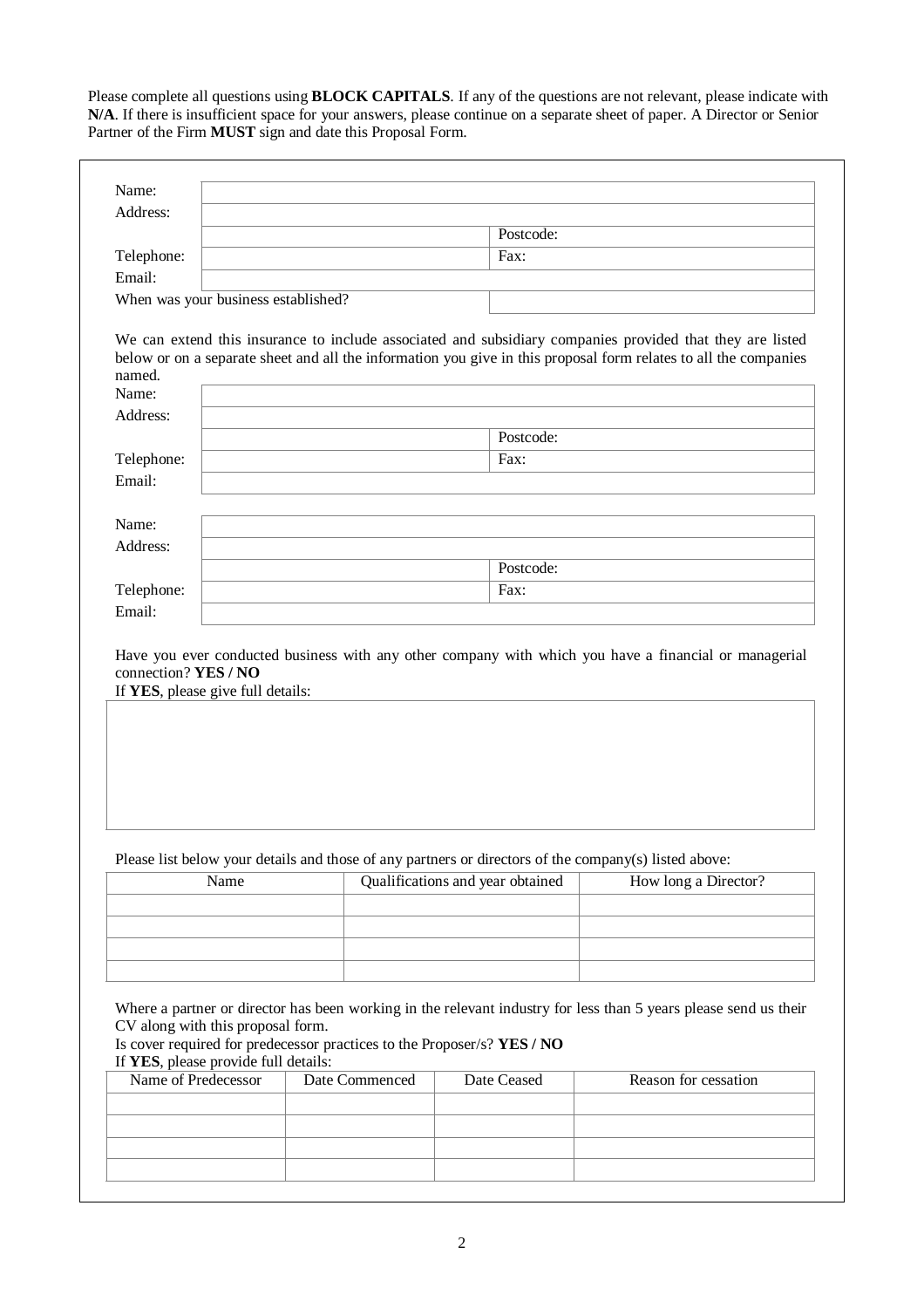| Name of Principal                                                                                                                                                                    |                                                   |            |                                          |            |                |                                          |            |            |
|--------------------------------------------------------------------------------------------------------------------------------------------------------------------------------------|---------------------------------------------------|------------|------------------------------------------|------------|----------------|------------------------------------------|------------|------------|
| Name of previous Firm                                                                                                                                                                |                                                   |            |                                          |            |                |                                          |            |            |
| Period                                                                                                                                                                               | From<br>To                                        | $\sqrt{2}$ | From<br>To                               | $\sqrt{2}$ | $\sqrt{2}$     | From<br>To                               | $\sqrt{2}$ | $\sqrt{2}$ |
| Fees for last 3 years                                                                                                                                                                | $\overline{\mathbf{f}}$<br>$\pounds$<br>$\pounds$ |            | $\overline{f}$<br>$\pounds$<br>$\pounds$ |            |                | $\overline{f}$<br>$\pounds$<br>$\pounds$ |            |            |
| Reason for leaving                                                                                                                                                                   |                                                   |            |                                          |            |                |                                          |            |            |
| Position in firm                                                                                                                                                                     |                                                   |            |                                          |            |                |                                          |            |            |
| Is there separate<br>insurance covering the<br>activities of this Firm for<br>the above period?                                                                                      |                                                   |            |                                          |            |                |                                          |            |            |
| Please provide the total number of:                                                                                                                                                  |                                                   |            |                                          |            |                |                                          |            |            |
| Partners/Directors                                                                                                                                                                   |                                                   |            |                                          |            | Typists        |                                          |            |            |
| Qualified Staff                                                                                                                                                                      |                                                   |            |                                          |            | <b>Juniors</b> |                                          |            |            |
| Trainees                                                                                                                                                                             |                                                   |            |                                          |            | Others         |                                          |            |            |
| Do you use independent sub-contractors? YES / NO<br>If YES:<br>What approximate percentage of your turnover is paid to sub-contractors?<br>a)<br>For which work are they used?<br>b) |                                                   |            |                                          |            |                |                                          |            | $\%$       |
| Do you ensure they have their own P.I. insurance? YES / NO                                                                                                                           |                                                   |            |                                          |            |                |                                          |            |            |
|                                                                                                                                                                                      |                                                   |            |                                          |            |                |                                          |            |            |
|                                                                                                                                                                                      |                                                   |            |                                          |            |                |                                          |            |            |
| $\mathbf{c}$<br>Is your business a member of any professional organisation or trade association? YES / NO<br>If YES, please give details below:                                      |                                                   |            |                                          |            |                |                                          |            |            |

We need to know your turnover including fee income and where it comes from. Please fill out the table below:

|                                     | Past Year<br>ending | Current Year | Estimate for the<br>coming year |
|-------------------------------------|---------------------|--------------|---------------------------------|
| Total Turnover including fee income |                     |              |                                 |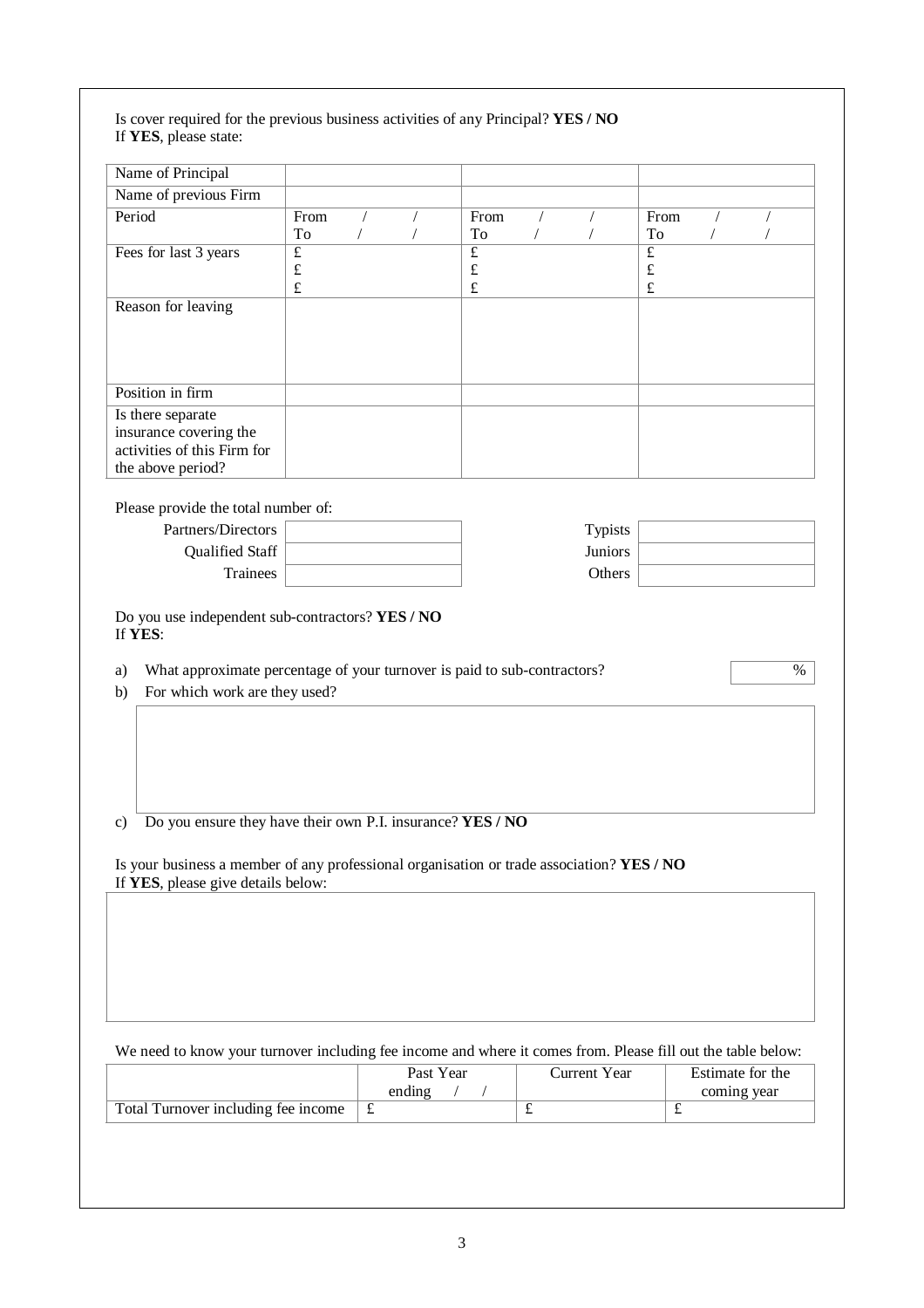| Estimated percentage split of your turnover including fee income for: |      |      |               |
|-----------------------------------------------------------------------|------|------|---------------|
| Work carried out for UK clients                                       | $\%$ | $\%$ | $\frac{0}{0}$ |
| Work carried out for Overseas clients<br>excluding USA/Canada         | $\%$ | $\%$ | $\%$          |
| Work carried out for Overseas clients<br>including USA/Canada         | $\%$ | $\%$ | $\%$          |

Please provide a detailed description of the Firm's activities:

## Please categorise the activities described above and indicate the approximate

| percentage of the gross income/fees this represents: |      |
|------------------------------------------------------|------|
| Category                                             | %    |
|                                                      |      |
|                                                      |      |
|                                                      |      |
|                                                      |      |
|                                                      |      |
|                                                      |      |
|                                                      |      |
|                                                      |      |
|                                                      |      |
|                                                      |      |
|                                                      |      |
|                                                      |      |
| Total                                                | 100% |

Please give details of the five largest contracts you have carried out in the past three years:

|    | Name of client | Nature of business | Total value of contract | Income to you from the<br>contract |
|----|----------------|--------------------|-------------------------|------------------------------------|
|    |                |                    |                         |                                    |
|    |                |                    |                         |                                    |
| C. |                |                    |                         |                                    |
| 4. |                |                    |                         |                                    |
|    |                |                    |                         |                                    |

Average value of the contracts you get involved in, in the last three years?

Does the Firm use a standard form of contract, agreement or letter of appointment? **YES / NO**  If **YES**, please enclose copies.

Does the Firm issue any Brochures, Leaflets, Books, etc. describing the Firm's services or offering any service or facility? **YES / NO** 

If **YES**, please enclose copies.

| Do you have your own Web Site? YES / NO |                                                                                                       |
|-----------------------------------------|-------------------------------------------------------------------------------------------------------|
| What is the Web Site address?           |                                                                                                       |
|                                         | Do you have any facility within your Web Site for any third party to register or leave any message or |
| questions? $YES / NO$                   |                                                                                                       |
| If YES, please give details:            |                                                                                                       |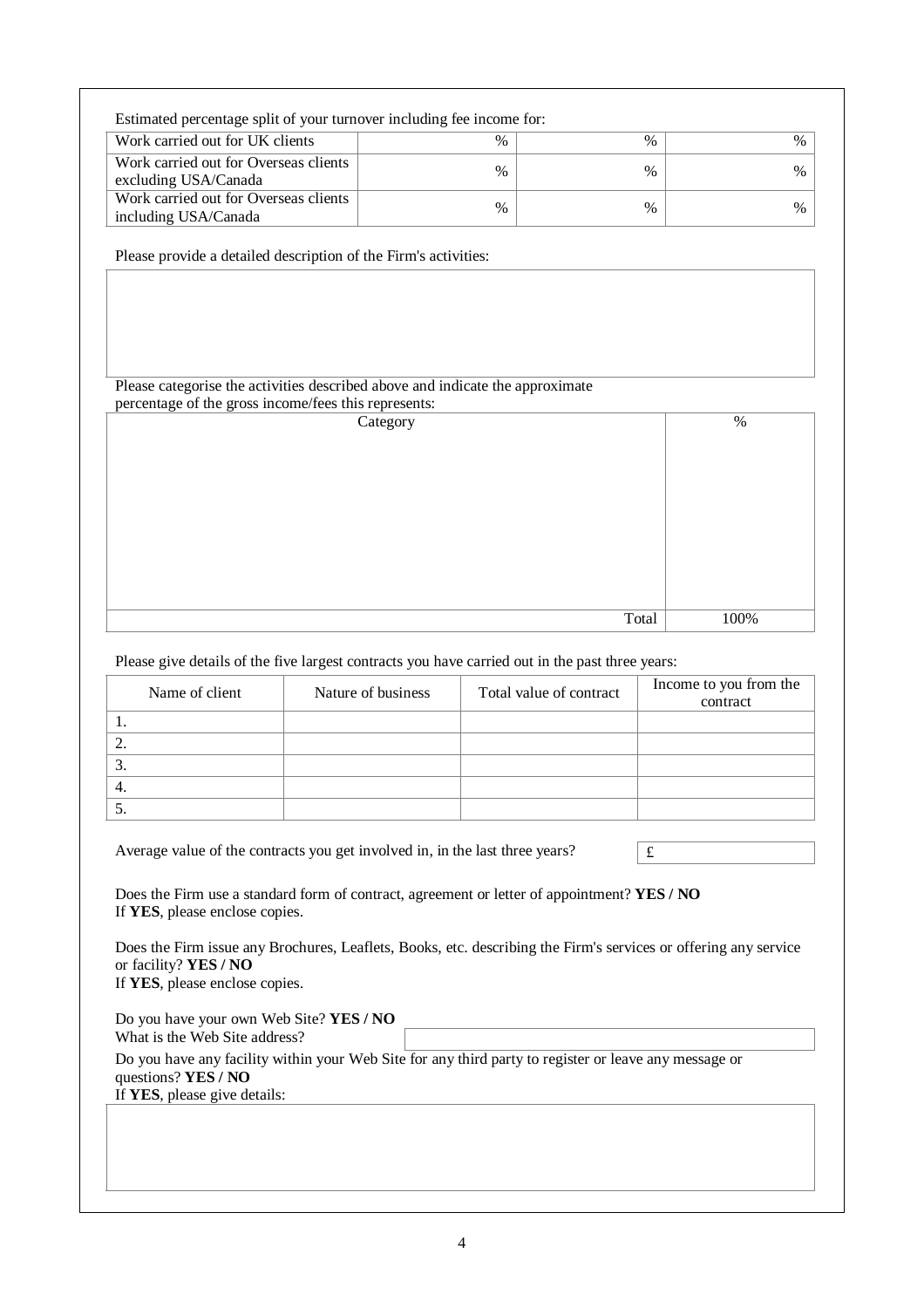| Has anyone ever successfully damaged or altered your World Wide Web Site or have you ever suffered any |
|--------------------------------------------------------------------------------------------------------|
| loss due to the authorised contents of your Web Site? YES/NO                                           |
| If YES, please provide full details:                                                                   |

Has any claim been brought against you arising out of the performance of your business activities or has anyone threatened to bring such a claim? **YES / NO**  If **YES**, please provide full details:

Are you aware of any shortcoming in your work which may lead to a claim against you in the future? This includes a shortcoming known to you but not your client, a complaint from your client about your work even though you may regard it as unjustifiable or the refusal by a client to pay any amount owed to you. **YES / NO**  If **YES**, please provide full details:

Have you suffered any loss from the dishonesty or malice of any employee, subcontractor or self-employed freelancer? **YES / NO** 

Do you have any grounds for suspecting that such a person has acted dishonestly or maliciously when working for you or on your behalf? **YES / NO** 

If **YES** to either, please provide full details:

Please provide us with details of any other information which may be relevant to our consideration of your proposal for insurance. If you have any doubt over whether something is relevant, please let us have details: